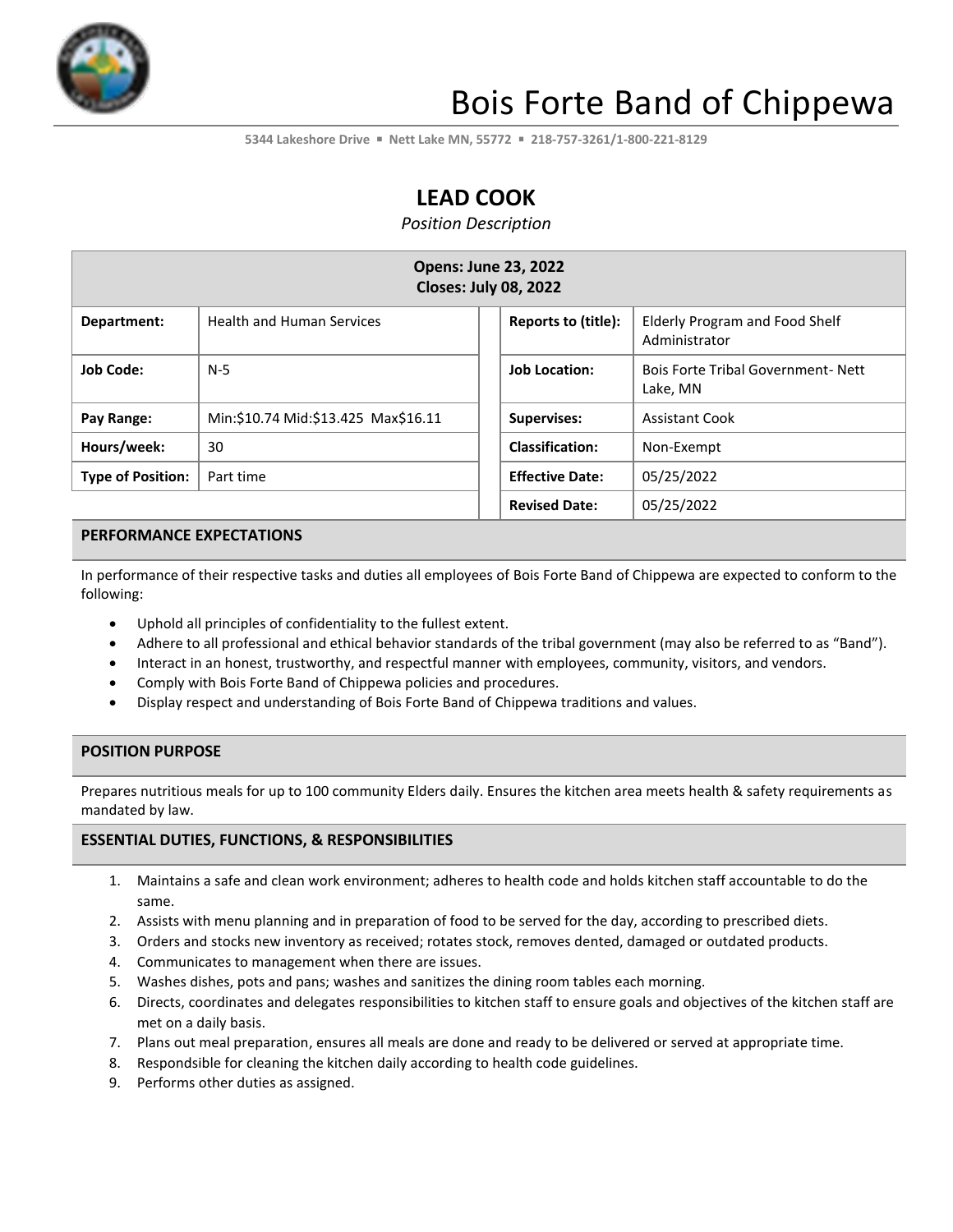### **LEAD COOK** Page 2

### *Position Description*

#### **MINIMUM MANDATORY QUALIFICATIONS**

- Experience: 6 months experience in related field.
- Education: High School diploma, equivalent GED or 6 months of experience in serving 100 people.

Mandatory Knowledge, Skills, Abilities and Other Qualific`ations:

- License/Certification: IHS food handling license or ability to obtain within 1 week of hire. • Ability to use food service equipment including knives, pots, pans and ovens.
	- Ability to maintain high nutrient meals in a sanitary environment.
	- Ability to communicate with management, staff, vendors and customers.
	- Ability to speak effectively before groups of customers or employees of the organization.
	- Ability to deal with problems and resolve them efficiently.
	- Ability to multitask in a fast-paced and hot environment.
	- Directs activities of one or more workers who assist in preparing and serving meals.
	- Basic operation of a workstation (turning on/off, knowledge of basic functions and components) and general office equipment use/storage/maintenance of multiple usernames and passwords. Computer-related problem-solving skills through the use of available trainings and help desk.
	- Knowledge of Microsoft Office Suite (Word, Excel, etc.), internet software and appropriate storage of electronic files.
	- Ability to perform other duties as assigned.
	- A record of satisfactory performance in all prior and current employment as evidenced by positive employment references from previous and current employers.
	- Basic math skills.
	- Positive attitude.
	- Must meet requirements for Community Services Employment Program.
	- Aplicants must be pre-screened and accepted into the Community Services Employment Program in order to be hired for this position.

#### **PREFERRED QUALIFICATIONS**

• None

#### **WORK ENVIRONMENT**

| Work environment: | The work environment characteristics described here are representative to those an employee<br>encounters while performing the primary functions of this job. Normal office conditions exist, and the<br>noise level in the work environment can vary from low to moderate. Limited overnight travel may be<br>required from time to time. This position may be exposed to certain health risks that are inherent<br>when working within a kitchen. |
|-------------------|-----------------------------------------------------------------------------------------------------------------------------------------------------------------------------------------------------------------------------------------------------------------------------------------------------------------------------------------------------------------------------------------------------------------------------------------------------|
| Physical demands: | The physical demands described here are representative of those that must be met by an employee to<br>successfully perform the primary functions of this job. While performing the duties of this job, the<br>employee may be required to frequently stand, walk, sit, bend, twist, talk, hear and perform repetitive<br>motions. There may be prolonged periods of sitting, keyboarding, reading, as well as driving or riding in                  |

transport vehicles. The employee must occasionally lift and/or move up to 50 pounds. Specific vision abilities required by this job include reading, distance, computer, and color vision. Talking and hearing

are essential to communicate with the community, visitors, employees, and vendors.